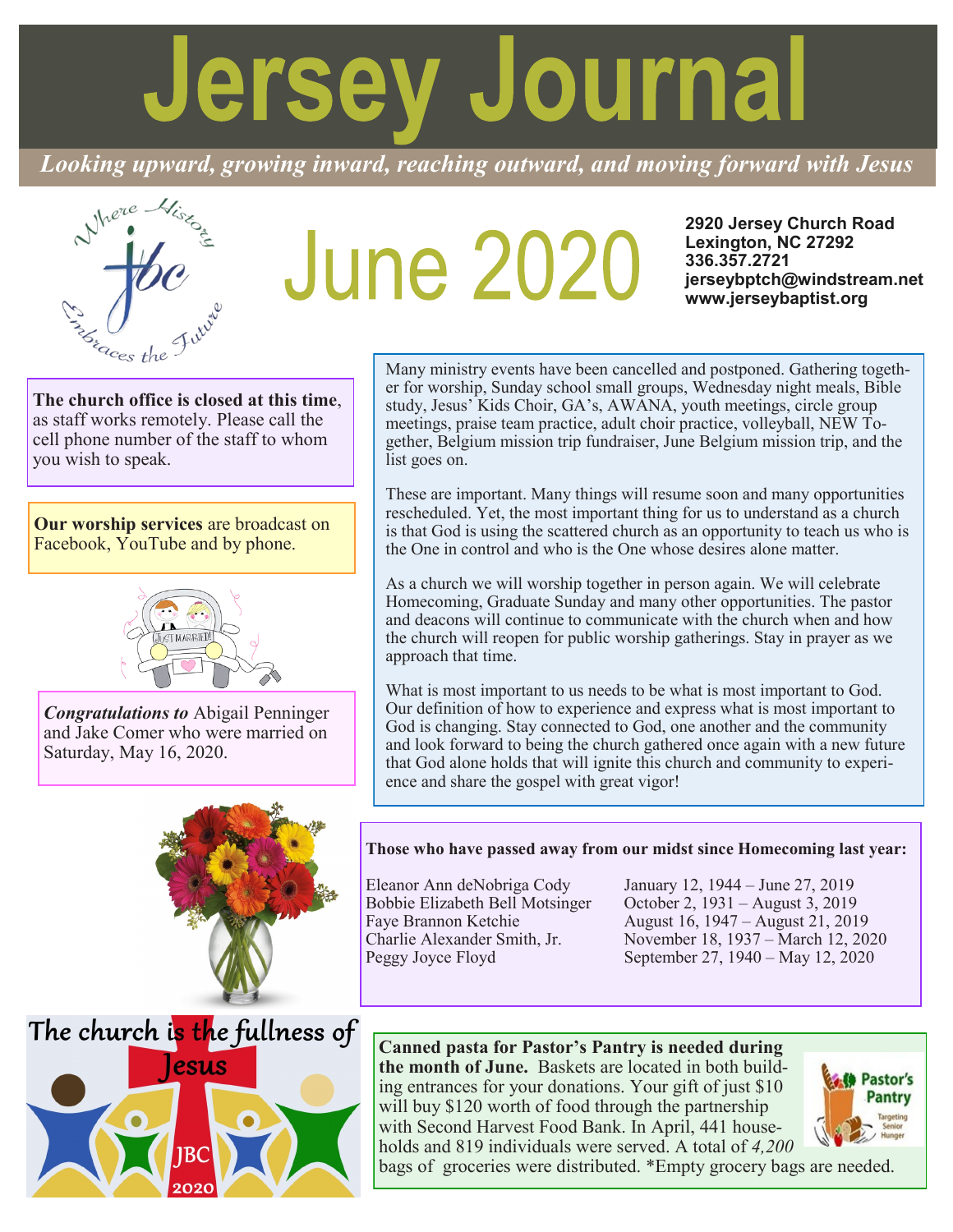# **Records**

#### May (virtual worship)

Total tithes & offerings-\$21,362.97

| Other Monies given in May   |        |
|-----------------------------|--------|
| <b>NC WMU</b>               | 200.00 |
| Baptist Men of Jersey       | 30.00  |
| Missions-The Ham's          | 300.00 |
| Pastor's Pantry             | 260.00 |
| NC Baptist Men              | 200.00 |
| Interest                    | 2.30   |
| Memorial/Sara Knapp/        |        |
| Baptist Children's Home     | 150.00 |
| Memorial/Charlie Smith, Jr/ |        |
| Hospice                     | 25.00  |
| Memorial/Peggy Floyd/       |        |
| Lottie Moon-SBC             | 50.00  |
| Memorial/Bob Voyles/        |        |
| Cemetery Fund               | 25.00  |

- Memorial/C. D. & Ruby Palmer Sparks/NC Bapt. Hosp 300.00
- Memorial/Robert Lee & Amanda Palmer 300.00

# **From Megan, our Family Minister**

I just want to start of by saying thank you for your willingness to try new things as we are working through these unique times. This is something that we have never experienced before but we must trust the Lord. We know that God is in control and that He will take care of us.

This month the children and youth will be learning the following Bible stories: God Heals Naaman's Leprosy, Jonah Learns a Lesson, Jonah Complains About God's Compassion, and God Calls Isaiah.

We are working hard to come up with creative ways for our children to still get a full worship and Sunday school experience. For right now, the children will watch the YouTube video and I will be sending actives for the children to each parent through email. Along with these actives I will be sending their Sunday school pages that they use in Sunday school. Parents will receive an email containing what the Bible story is about, items that they will need during video, actives that they can do during the week, questions to discuss as a family, their Sunday school pages and a family guide page.

We are also working on creative ways to minister to our youth. Until further notice youth will meet on Sundays and Wednesdays at 5 pm. It is so important that the youth have some consistency during this time. It is also important that they have a chance to meet together as a group and be able to all communicate together and right now the only way to do that is through Zoom. These are very unique times that call us to be creative and flexible in ministry. So encourage your youth to be apart of then Zoom calls. The youth will be starting a new series called A Life of Faith and Adventure. I also want to encourage you to have your youth watch the Sunday school lessons that I will post on YouTube on Sunday mornings, even though they are geared toward the children, it is still the same lesson that the youth would learn in Sunday school. I will be emailing parents weekly and send a few different things. The first is the pages out of their Sunday school book for the youth to have after they hear the Sunday School lesson. Second, parents will get a parent guide on what we will be discussing during our Sunday night Zoom calls. These guide help parents have conversations with their youth about all that is going on in the world right now. We are planning a cookout in June for the youth more details will be available soon.

Pray for our children and our youth as they try to process all that is going on. Pray that they will trust God during these uncertain times.

#### **George Benner (919)703-7723**

Bobby Lanning Family Brian Lewis Family Malcolm Myers Family Mike Myers Family Roger Myers Family Chris Myers Family Mildred Smith Edith Myers Elliott Smith Family Sue Voyles Logan Ikner Adam Butler

# **Patrick Cash**

**(336)225-1705** Lester Darr Family Sydney Skeen Family Bobby Joe Owen Family Charles Myers Family Bryan Shaw Carl Lemly Family Dolly Lemly Josh Koontz Family Andy Barbee Family George Benner Family Trey Brown

#### **David Shields (336) 906-5683**

Carey Sharpe Family David Smith Family Reid Smith Family Robert Sturdivant Family Charlotte Dougan Barbara Trexler Gwen Lanning Cindy Grentzinger Family Dan Kalabon Family

Clegg Yarbrough Family Dawn Shields Poole Cindy Todd

# **Dan Deviney**

**(704)608-9310** Aline Lyon Susan Gustafson Family Ruth Trexler Roger Hand Terry Trexler Family Keith Weaver Family Kristi Louya Family Betty Hammond Barbara Chapman Rick Myers Family Tony Asbury Family

#### **Roger Collett (336)669-1528**

George Beeker Family Ruth Swink Sandy Yarborough Family Gerald Moyle Family David Penninger Family Glenn Penninger Family Paul Penninger Family Thomas Penninger Family Shannon Leonard Family Buford Blankenship Family Tommy Jolly Family

#### **Andria Smith**

**(336)240-7987** Gene Fritts Family Lester Floyd Family Erma Griffin Ann Bowman Family Keith Owen Family Levi Tait Family

Matt Riggsbee Family Tracie Getty Phillip Gregory Family Jean Reid Nicki Williams Hedrick Family Sharon Kepley Family Ruth Starbuck

#### **Terry Trexler**

**336-357-6441** Kelvin Langley Family Eddie Motsinger Family Bill Smith Family Kevin Wattenbarger Family Anderson Everhardt Family Lynn Smith Family David Shields Family Mike Walser Family Gail Sewell Carol Teeter Amy Everhart Family Sandra Pickett

#### **David Penninger**

**(336)462-4108** Tommy Trantham Louise Lookabill Gerry Lookabill Family Greg Dickens Family Lindsay Smith Family Robert Smith Family James Smith Family Pat & Cole Dunning Brenda B. Smith Brent Lookabill Family

# **Keith Owen**

**(336)963-3063** Sammy Shoaf Family Peggy Owen Anna Miller Family Eric and Gail Mainess Family Wallace Glenn Family Michael Glenn Tina Coggin R L Williams Family Jr. Walker Family Zack Yontz Family Gary Yontz

# **Mike Walser**

**(704)279-5813** Connie Carrick Roger Collett Family Jonathan Milner Family James Baker Family Frances Koonts Gray Koonts Jakie Koonts Family Pat Hollifield Timothy Penninger Family Carolyn Tutterrow Family Carol Hughes Family

#### **Tim Trantham (336)596-0638**

Patrick Cash Family John Willis Family Barbara Mason Family Randy Smith Family Jimmy Hamm Don Leonard Family Ralph Randall Family Alice Koontz Family Sarah Musik Family Stacy Bowden Family

# **Wendy Lewis**

**336-239-1018** Earl Adams Family Leroy Lemly Sheila Trantham Kevin Pennington Family Rachel Shaw George Smith Family Bob Ketchie Carrie Leonard Family Eric Snider Family Grant Snider Family Jared & Megan Hager Family

#### **Kevin Wattenbarger 336-309-2584**

Dan Deviney Family Marshall Parsons Family Robbie Young Family Eddie Smith Phillip Workman Family Darlene Barneycastle Tim Trantham Family Thomas Trantham Family Roger Hilliard Family John Wall Family Ben Ribelin Family Trisha Vinson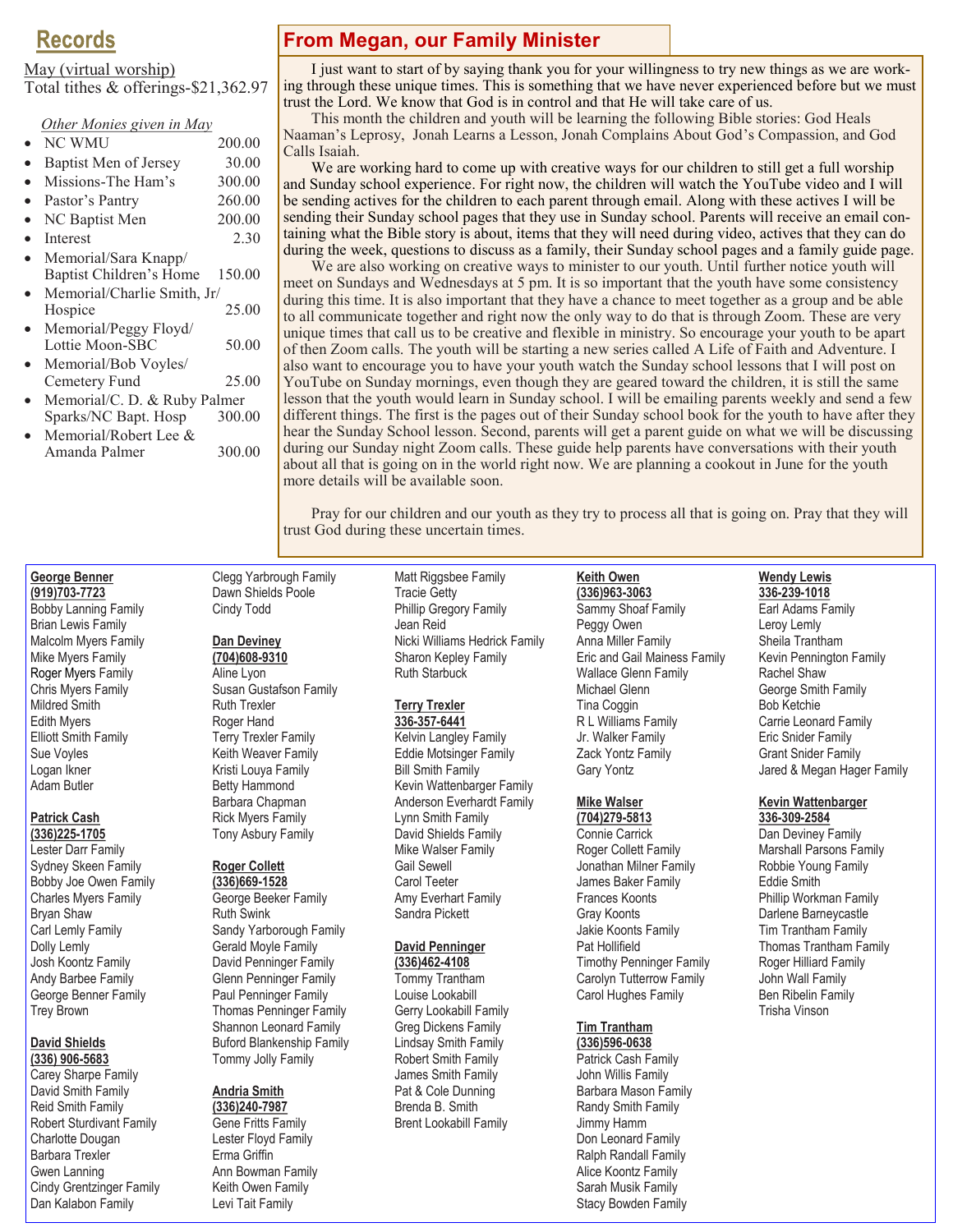# **Update for JBC** May 20, 2020

The senior pastor, family minister and deacons met in person for a called deacons meeting Tuesday May 19, 2020 (while implementing best social distancing practices) to continue to pray and discuss how God is guiding Jersey at this time concerning reopening public corporate worship. Jersey has amazing leaders who are loving, faithful, encouraging and unified!

Thorough prayer, communication with deacon families and discussion brought together a Spirit led awareness of the need to cautiously progress the church toward reopening public worship.

Worship through JBC will remain virtual the rest of May. Homecoming will be celebrated virtually within the worship service on May 24 and graduation will be celebrated virtually within the worship service on May 31.

Starting June 7 the church will move to a live worship virtual broadcast. The senior pastor, family minister, praise and sound team will lead the worship service inside the church building and broadcast it virtually. However, no one else will be allowed inside the building as this occurs. The worship service will be live broadcast via Facebook and YouTube starting at 9:30am and will then be available for viewing anytime thereafter. This way of worshipping will occur for approximately 3 weeks.

Within that time frame your church leaders will continue to pray and discuss when and how to reopen public worship. When public worship is available it will occur through 1 service starting at 9:30am outside. Live broadcasting of worship services will still occur during this time and permanently moving forward. More information will be provided regarding reopening public worship as that time approaches.

The only discussion occurring right now concerns corporate worship for Jersey. Sunday school, ministry groups, preplanned trips, etc. will remain cancelled and postponed. The church building will continue to remain closed to the public and should only be entered on an as needed basis.

As opportunity allows Sunday school classes are encouraged to remain engaged through Zoom and some classes are prayerfully considering outdoor gathering times. Those opportunities will be publicized and organized with best practices implemented. Stay tuned to One Call, Facebook, YouTube, newsletters, Wednesday night devotions and worship services to remain connected to God and to remain informed as to how God is leading Jersey and the surrounding community.

Stay encouraged, there is hope to be found in the opportunities ahead of us. We are a people who have learned to adapt and embrace the context necessary to best join in Jesus' mission and ministry. Your leadership is demonstrating this and the faithfulness from the church shows unity and purpose is continuing. The strength of Jersey Baptist Church is found in its love toward God and neighbor which continues to keep the church impactful for God's kingdom!

Pray for the staff, deacons, friends, and neighbors. Listen to God and find peace as we are aware of how the Holy Spirit guides our minds and hearts.

Your Pastor, Dr. Matt Riggsbee

# church staff

#### Pastor

Reverend Dr. Matt Riggsbee tmriggsbee@gmail.com 919-523-7177 Family Minister Reverend Megan Hager gantmegan08@gmail.com 704-840-5455 Ministry Assistant Pam Shoaf jerseybptch@windstream.net Church 336-357-2721

# **Mission Statement**

Looking upward, growing inward, reaching outward, and moving forward with Jesus



#### **Vision Statement**

We desire to be a community of believers that loves God and others by connecting

people to Jesus. We strive to grow God's kingdom by loving, serving, encouraging, adapting, and being equipped to accomplish God's will.

# **Top 5 Values of JBC**

- **Worship & Bible Study**
- **Unity**
	- **Generosity**
- **A Welcoming Spirit**
- **Loving, Serving, & Supporting our community and each other**

# **Top 5 Priorities of JBC**

- **Worship & Bible Study**
- **Community Ministry & Missions**
- **Pastoral Care**
- **Ministry with and to families**
- **Informal Social Discipleship**

# **Addresses**

Vicki Voyles, stationed in Korea. PSC 400 Box 6813 APO AP 96273 (Regular postage applies)

**The Hams** *(Justin, Angie, Austin, Cayla Ham)* **Ave de la citadelle 73 5100 Jambes, Belgium**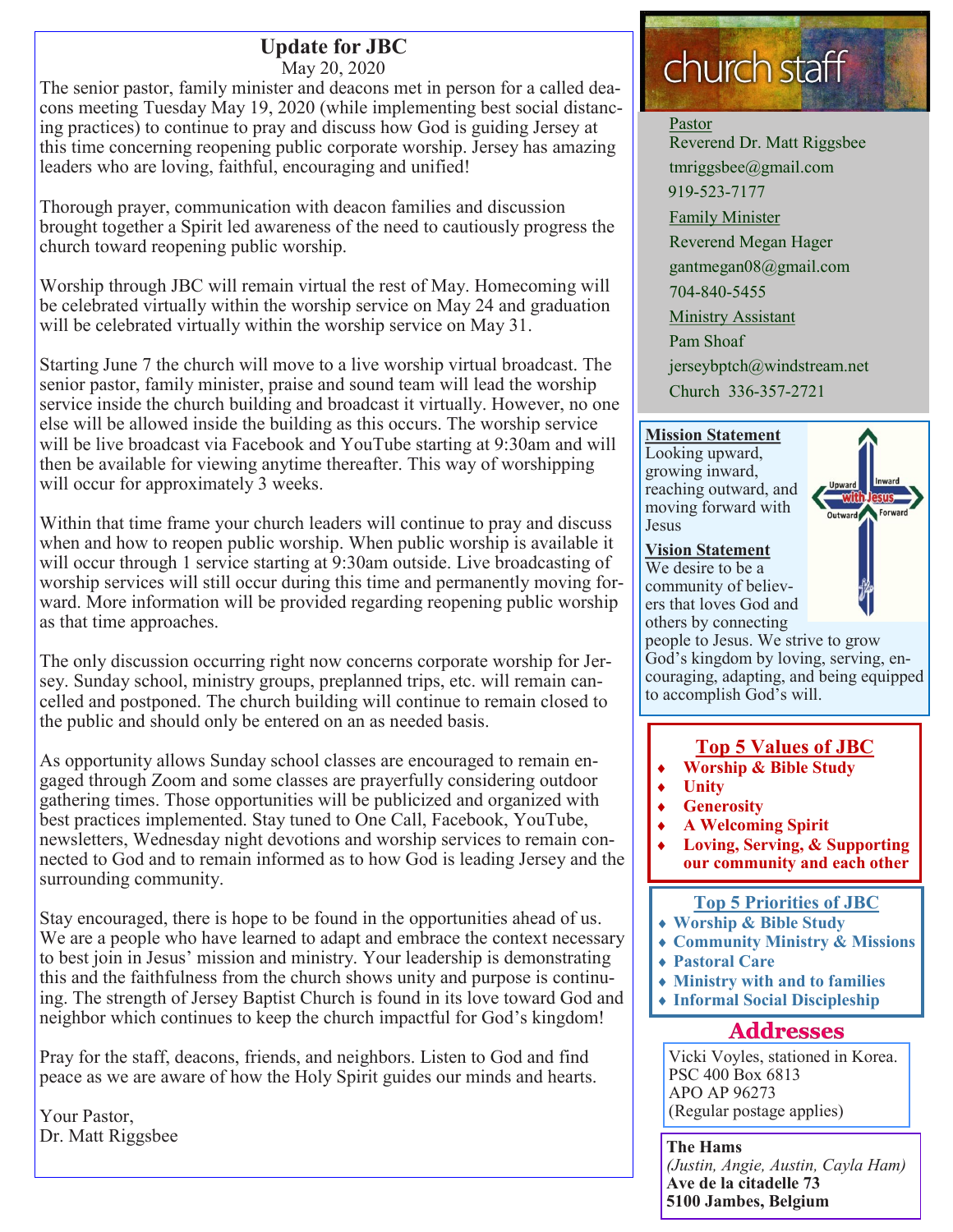|                                                                                                                                                                             | ERSE     | BAP<br>LISLI     | <b>CHI</b><br><b>RCH</b><br>2020<br>CA<br><b>HNT</b> | 天                       | <b>FRIDAY</b> |
|-----------------------------------------------------------------------------------------------------------------------------------------------------------------------------|----------|------------------|------------------------------------------------------|-------------------------|---------------|
| <b>SUNDAY</b>                                                                                                                                                               | MONDAY   | TUESDAY          | <b>WEDNESDAY</b>                                     | THURSDAY                |               |
| .⊙ Regularly Scheduled Sunday - 5:30pm-6:30pm Chancel Choir Practice<br>© Regularly Scheduled Sunday - 5:30pm-6:30pm -6:30pm  Finance Committee Meeting                     |          |                  | 6:30pm-8:00pm Deacons Meeting                        |                         |               |
| <b>Collecting Canned Pasta</b><br>for Pastor's Pantry                                                                                                                       |          | N                | ىيى                                                  | $\rightarrow$           |               |
| ma00:6<br>Virtual Worship Service<br>YouTube, Facebook or<br>Phone toll free 1-712-770-4361<br>Code 670192#<br>⊣                                                            | $\infty$ | $\bullet$        | $\overline{\bullet}$                                 | $\mathbf{I}$            |               |
| me00:6<br>Virtual Worship Service<br>YouTube, Facebook or<br>Phone toll free 1-712-770-4361<br>Code 670192#<br>$\mathbf{14}$                                                | 51       | $\overline{5}$   | 17                                                   | $\overline{\mathbf{8}}$ |               |
| ma00:6<br>*S.HIHINA*<br><b>HAPPY</b><br>Σ<br>Virtual Worship Service<br>YouTube, Facebook or<br>Phone toll free 1-712-270-4361<br>Code 670192#<br><b>Father's Day</b><br>21 | 22       | 23               | 74                                                   |                         | 25            |
| ma00:6<br>Church Wide Fellowship Breakfast<br>You Tube, Facebook or<br>Phone toll free 1-712-270-4361<br>Code 670192#<br>28                                                 | 29       | $\mathfrak{g}_0$ |                                                      |                         |               |